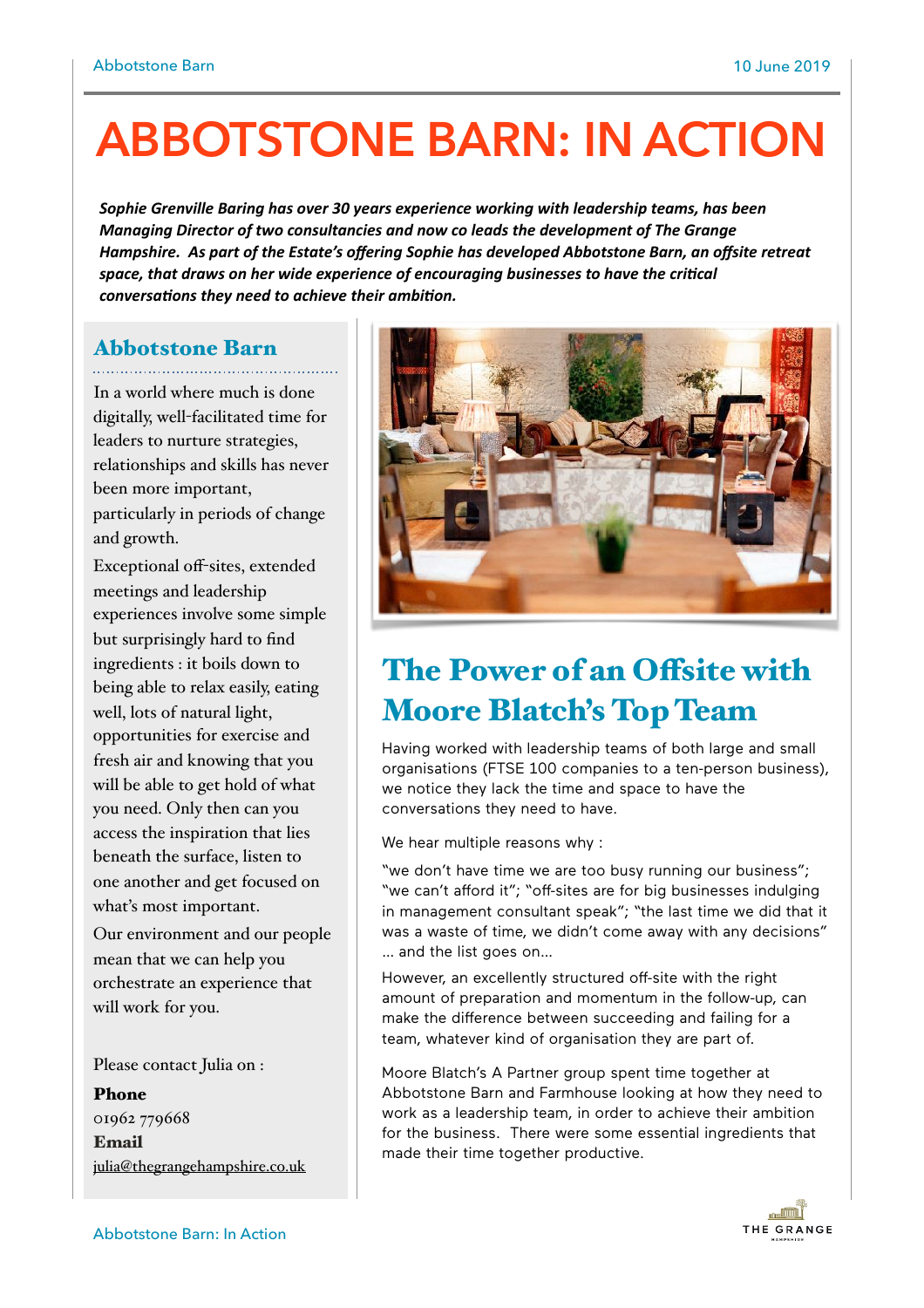#### Abbotstone Barn 10 June 2019



#### **1: STRONG FOUNDATIONS**

There is work to be done before you ask a team to invest significant time. Preparing the ground well makes a huge difference to what happens on the day. There are lots of possibilities for useful preparation from getting feedback on the team, to doing a review of their biggest challenges, to researching the trends that will affect their business.

With the Moore Blatch participants we interviewed them separately to get their perspective on the business and their hopes and fears as individuals. This meant that they had a chance to reflect and those running the conversation were aware of any issues in advance.

This knowledge is crucial to create the right structure for the session and prioritise what's most important to discuss.

"*The interview prior to the session got me thinking in a different way about our team and how we were operating. It made me think afesh*."

"*Given that there were some difficult things to tackle setting the right famework and behaviours for us as a group made for a much more productive conversation. We got through a lot.*"

#### **2: THE RIGHT ENVIRONMENT**

Intense business conversations need spaces that get the balance right between being fit for purpose on the one hand and not too corporate on the other. Abbotstone Barn is a large area with plenty of natural light, comfortable chairs and flexible spaces to talk, sit and eat. There are multiple ways of displaying information from purpose built moveable screens to plenty of wall space.

It is in the heart of The Grange Hampshire Estate, with ample outside space and easy walking – it is a breath of fresh air literally and metaphorically.

The ability to include more informal sessions are also key: Moore Blatch were served delicious, plentiful food and snacks ranging from home made granola bars to estate venison for dinner in the attached Farm House. Time for more unstructured events such as a glass of estate-produced sparkling wine on the portico of the Grange, alongside a more formal agenda, creates an atmosphere where relationships are enhanced and some deeply entrenched issues addressed.



"W*e had conversations that we had never had before as a team*"

"*Abbotstone Barn, located such in a beautiful countryside setting, helped deliver a great board level strategy day for us.*"

"*Great location, which alowed for a functional and relaxed environment, that forced ful switch off fom the day-to-day to consider the big picture strategic issues.*"

"*Excelent food at the right level - fom good coffee to a delicious lunch to plenty of snacks to keep us going, also lots of places we could get some fesh air and take a break. It al realy helped us to stay focused on what could have been a very draining day. It meant we could make the most of the time we had together.*"